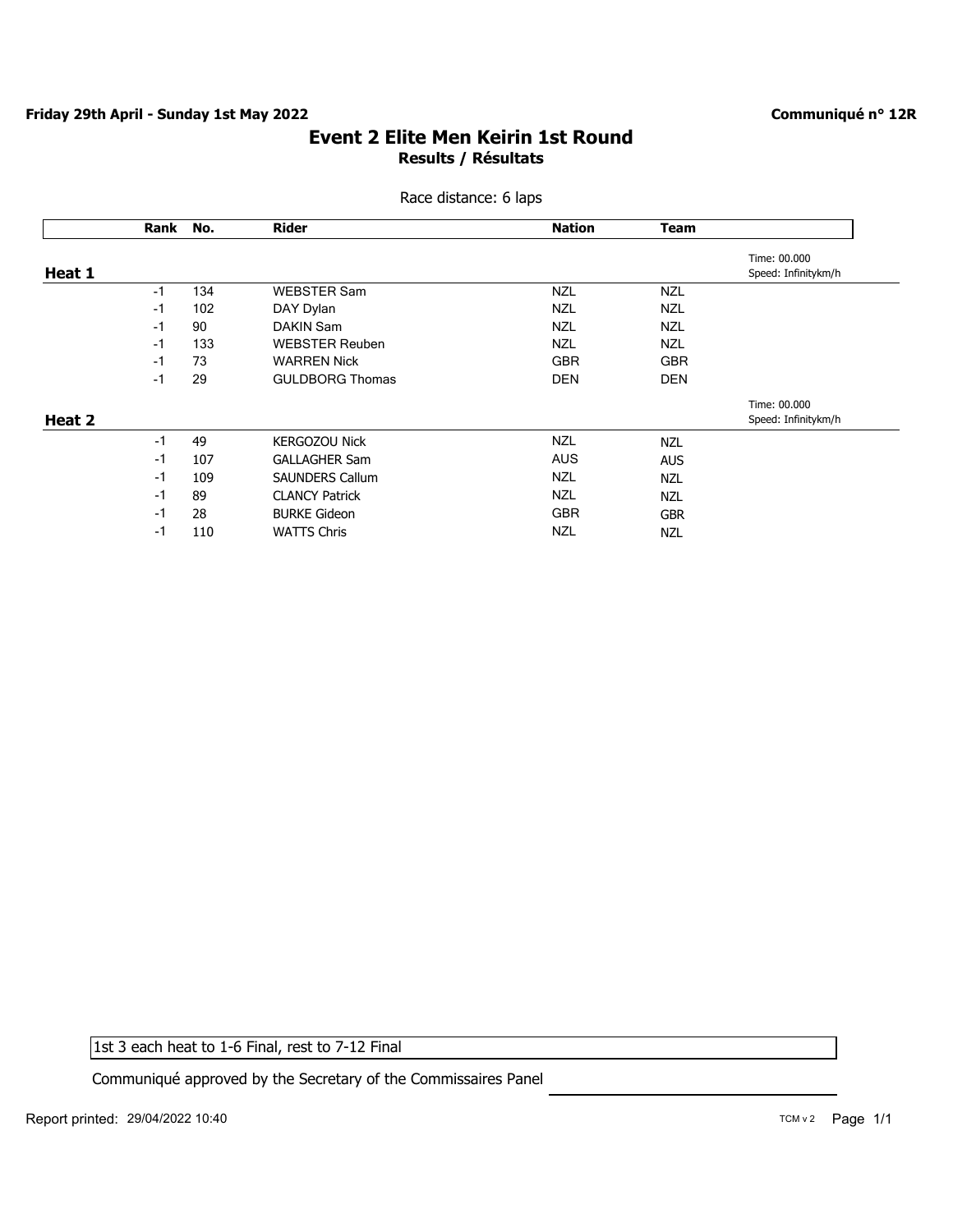### **Event 3 Elite Women Keirin Final Results / Résultats**

|                    | Rank | No. | <b>Rider</b>           | <b>Nation</b> | Team       |                                   |
|--------------------|------|-----|------------------------|---------------|------------|-----------------------------------|
| <b>1 - 7 Final</b> |      |     |                        |               |            | Time: 11.438<br>Speed: 62.948km/h |
|                    |      | 53  | <b>ANDREWS Ellesse</b> | <b>NZL</b>    | <b>NZL</b> |                                   |
|                    | 2    | 56  | <b>KING Olivia</b>     | <b>NZL</b>    | <b>NZL</b> |                                   |
|                    | 3    | 54  | <b>FOX Lizanne</b>     | <b>CAN</b>    | CAN        |                                   |
|                    | 4    | 155 | <b>FOWLER Prudence</b> | <b>NZL</b>    | <b>NZL</b> |                                   |
|                    | 5    | 161 | <b>WYLLIE Ella</b>     | <b>NZL</b>    | <b>NZL</b> |                                   |
|                    | 6    | 148 | <b>SHEARMAN Emily</b>  | <b>NZL</b>    | <b>NZL</b> |                                   |
|                    |      | 55  | <b>HENDRY Rosita</b>   | <b>NZL</b>    | <b>NZL</b> |                                   |

#### Race distance: 6 laps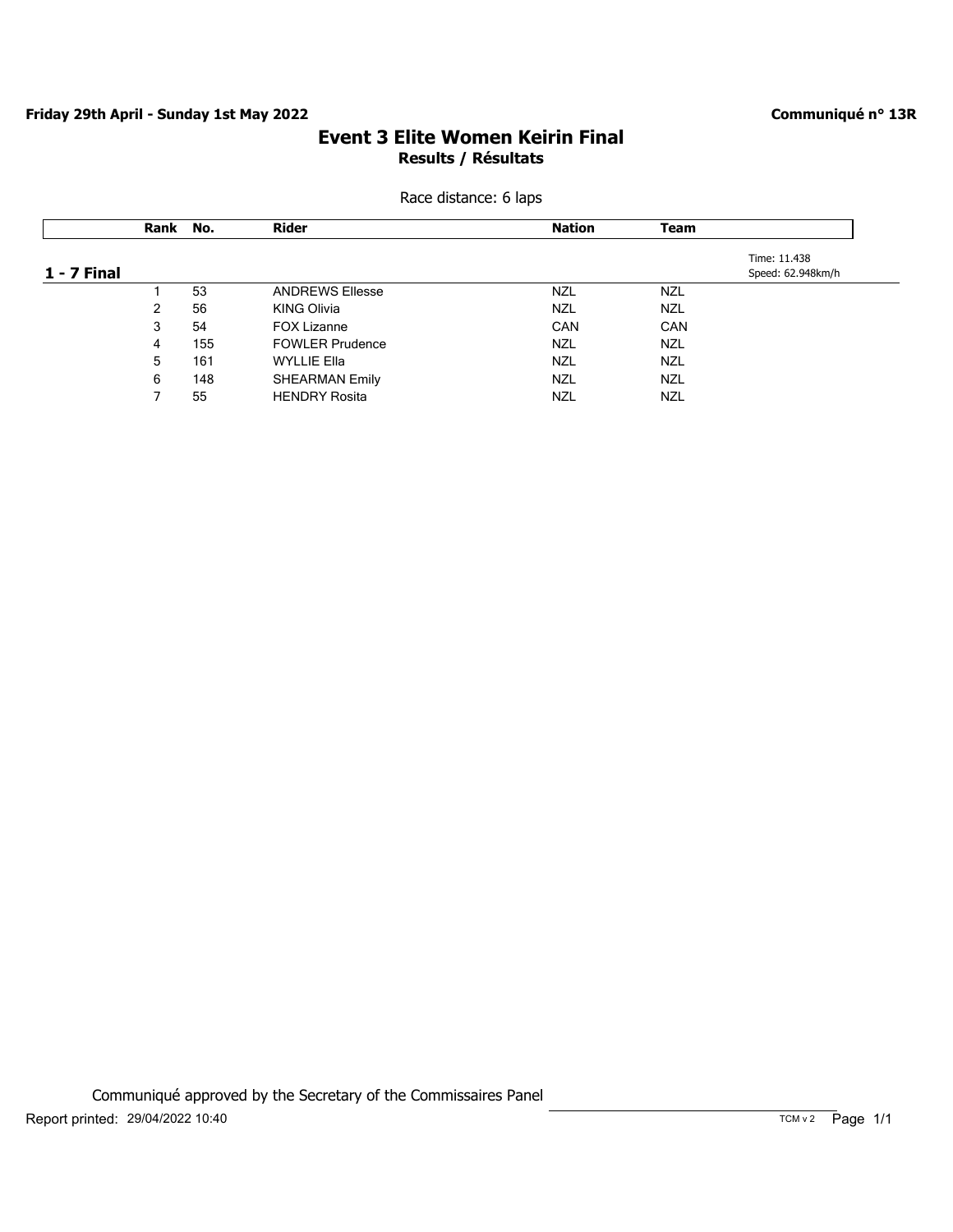### **Event 6 Elite Men Sprint Qualification Final Results / Résultats**

|                |     | Rank Bib Name          | Team       | 100m      | <b>Time</b>          | Speed       |
|----------------|-----|------------------------|------------|-----------|----------------------|-------------|
|                |     | 134 WEBSTER Sam        | <b>NZL</b> | 4.944(2)  | 9.987<br>5.043(2)    | 72.093 km/h |
| 2              | 90  | <b>DAKIN Sam</b>       | <b>NZL</b> | 4.967(3)  | 9.988<br>5.021(1)    | 72.086 km/h |
| 3              | 109 | <b>SAUNDERS Callum</b> | <b>NZL</b> | 4.944(1)  | 9.997<br>5.053(3)    | 72.021 km/h |
| $\overline{4}$ | 49  | <b>KERGOZOU Nick</b>   | <b>NZL</b> | 5.026(4)  | 10.103<br>5.077(4)   | 71.265 km/h |
| 5              | 107 | <b>GALLAGHER Sam</b>   | <b>AUS</b> | 5.158(5)  | 10.428<br>5.270(5)   | 69.044 km/h |
| 6              |     | 102 DAY Dylan          | <b>NZL</b> | 5.184(6)  | 10.538<br>5.354(7)   | 68.324 km/h |
| $\overline{7}$ | 89  | <b>CLANCY Patrick</b>  | <b>NZL</b> | 5.205(7)  | 10.538<br>5.333(6)   | 68.324 km/h |
| 8              |     | 133 WEBSTER Reuben     | <b>NZL</b> | 5.247(8)  | 10.691<br>5.444(8)   | 67.346 km/h |
| 9              |     | 110 WATTS Chris        | <b>NZL</b> | 5.439(9)  | 10.936<br>5.497(9)   | 65.837 km/h |
| 10             | 28  | <b>BURKE Gideon</b>    | <b>GBR</b> |           | 11.798<br>11.798(12) | 61.027 km/h |
| 11             | 73  | <b>WARREN Nick</b>     | <b>GBR</b> | 5.984(10) | 11.961<br>5.977(10)  | 60.195 km/h |
| 12             | 29  | <b>GULDBORG Thomas</b> | <b>DEN</b> | 6.680(11) | 13.360<br>6.680(11)  | 53.892 km/h |

First 8 to 1/4 Finals, rest to 1/4 Finals B stream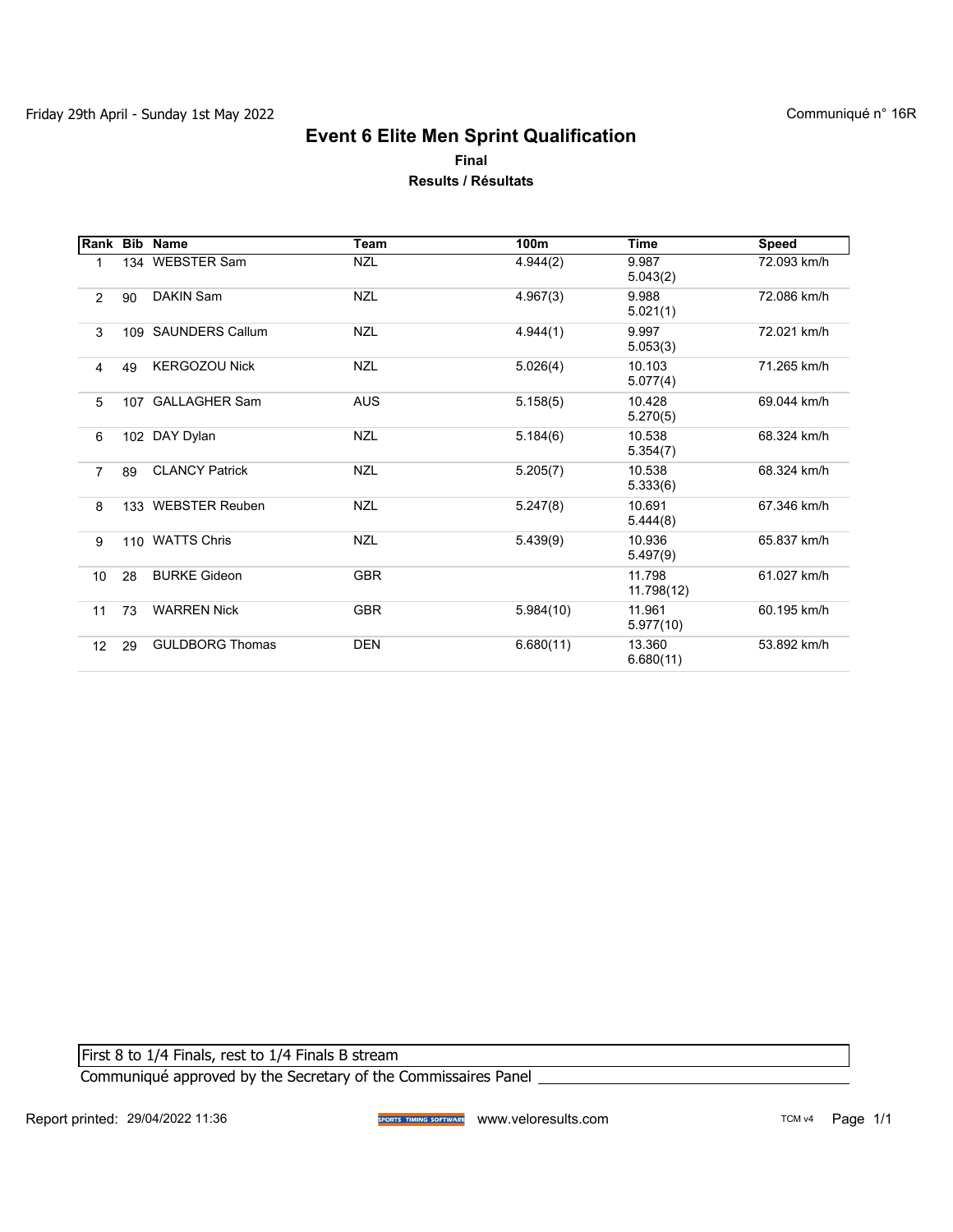### **Event 4 Elite Men Keirin Final Results / Résultats**

| Race distance: 6 laps |  |
|-----------------------|--|
|                       |  |

|                     | Rank           | No. | <b>Rider</b>           | <b>Nation</b> | <b>Team</b> |                     |
|---------------------|----------------|-----|------------------------|---------------|-------------|---------------------|
|                     |                |     |                        |               |             | Time: 10.816        |
| <b>7 - 12 Final</b> |                |     |                        |               |             | Speed: 66.568km/h   |
|                     |                | 89  | <b>CLANCY Patrick</b>  | <b>NZL</b>    | <b>NZL</b>  |                     |
|                     | 2              | 102 | DAY Dylan              | <b>NZL</b>    | <b>NZL</b>  |                     |
|                     | 3              | 28  | <b>BURKE Gideon</b>    | <b>GBR</b>    | <b>GBR</b>  |                     |
|                     | 4              | 73  | <b>WARREN Nick</b>     | <b>GBR</b>    | <b>GBR</b>  |                     |
|                     | 5              | 110 | <b>WATTS Chris</b>     | <b>NZL</b>    | <b>NZL</b>  |                     |
|                     | 6              | 29  | <b>GULDBORG Thomas</b> | <b>DEN</b>    | <b>DEN</b>  |                     |
|                     |                |     |                        |               |             | Time: 00.000        |
| $1 - 6$ Final       |                |     |                        |               |             | Speed: Infinitykm/h |
|                     | 1              | 90  | <b>DAKIN Sam</b>       | <b>NZL</b>    | <b>NZL</b>  |                     |
|                     | $\overline{2}$ | 49  | <b>KERGOZOU Nick</b>   | <b>NZL</b>    | <b>NZL</b>  |                     |
|                     | 3              | 109 | <b>SAUNDERS Callum</b> | <b>NZL</b>    | <b>NZL</b>  |                     |
|                     | 4              | 107 | <b>GALLAGHER Sam</b>   | <b>AUS</b>    | <b>AUS</b>  |                     |
|                     | 5              | 133 | <b>WEBSTER Reuben</b>  | <b>NZL</b>    | <b>NZL</b>  |                     |
|                     | 6              | 134 | <b>WEBSTER Sam</b>     | <b>NZL</b>    | NZL         |                     |
|                     |                |     |                        |               |             |                     |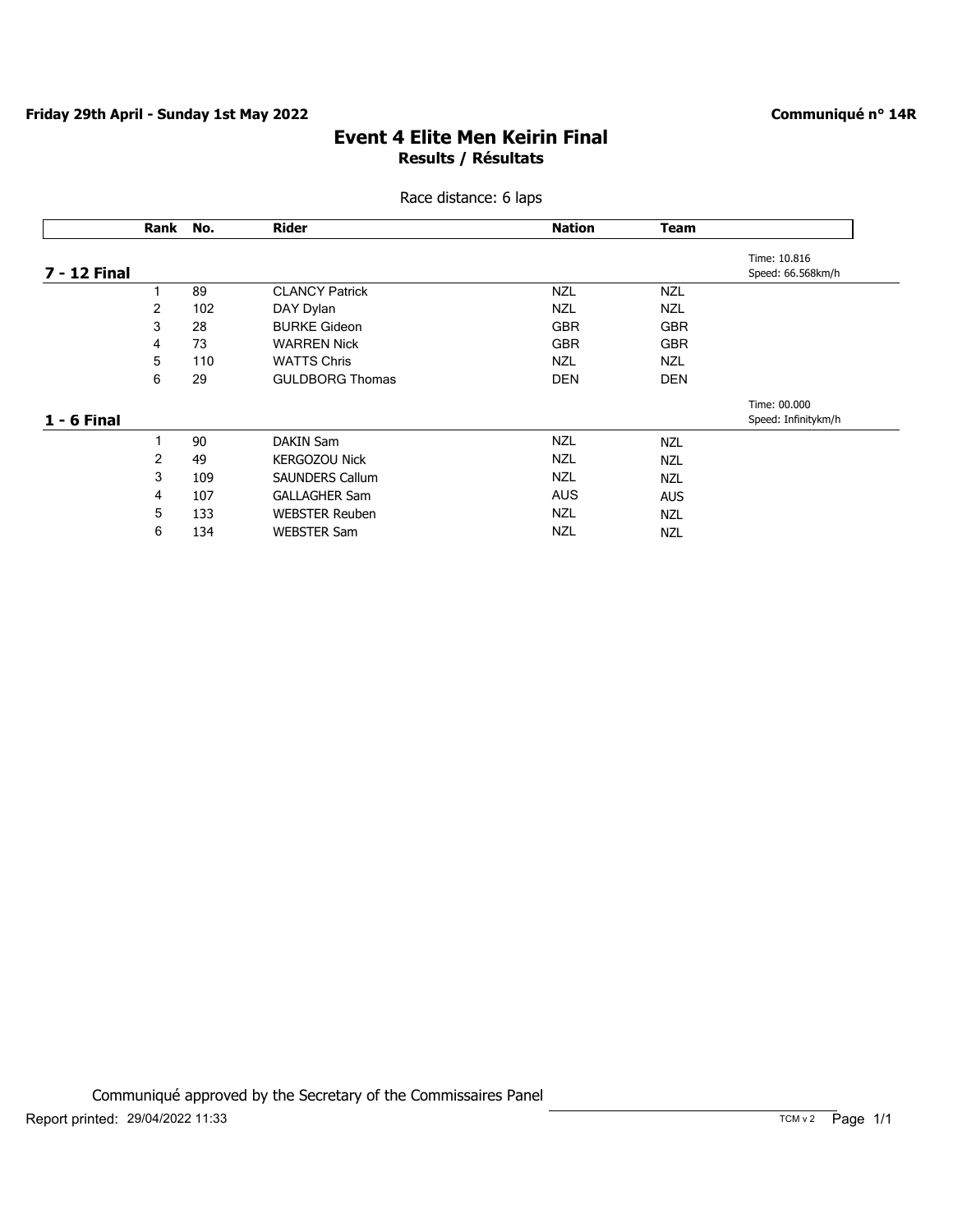### **Event 5 Elite Women Sprint Qualification Final Results / Résultats**

|   |     | <b>Rank Bib Name</b>   | Team       | 100m | <b>Time</b>         | Speed       |  |
|---|-----|------------------------|------------|------|---------------------|-------------|--|
|   | 53  | <b>ANDREWS Ellesse</b> | <b>NZL</b> |      | 10.997<br>10.997(1) | 65.472 km/h |  |
| 2 | 56  | <b>KING Olivia</b>     | <b>NZL</b> |      | 11.481<br>11.481(2) | 62.712 km/h |  |
| 3 | 54  | <b>FOX Lizanne</b>     | <b>CAN</b> |      | 11.978<br>11.978(3) | 60.110 km/h |  |
| 4 |     | 155 FOWLER Prudence    | <b>NZL</b> |      | 12.275<br>12.275(4) | 58.655 km/h |  |
| 5 |     | 148 SHEARMAN Emily     | <b>NZL</b> |      | 12.351<br>12.351(5) | 58.294 km/h |  |
| 6 | 161 | <b>WYLLIE Ella</b>     | <b>NZL</b> |      | 12.514<br>12.514(6) | 57.535 km/h |  |
| 7 | 55  | <b>HENDRY Rosita</b>   | <b>NZL</b> |      | 12.981<br>12.981(7) | 55.465 km/h |  |
| 8 | 57  | <b>MEARES Anna</b>     | <b>AUS</b> |      | 14.138<br>14.138(8) | 50.926 km/h |  |

First 8 to Sprint 1/4 Final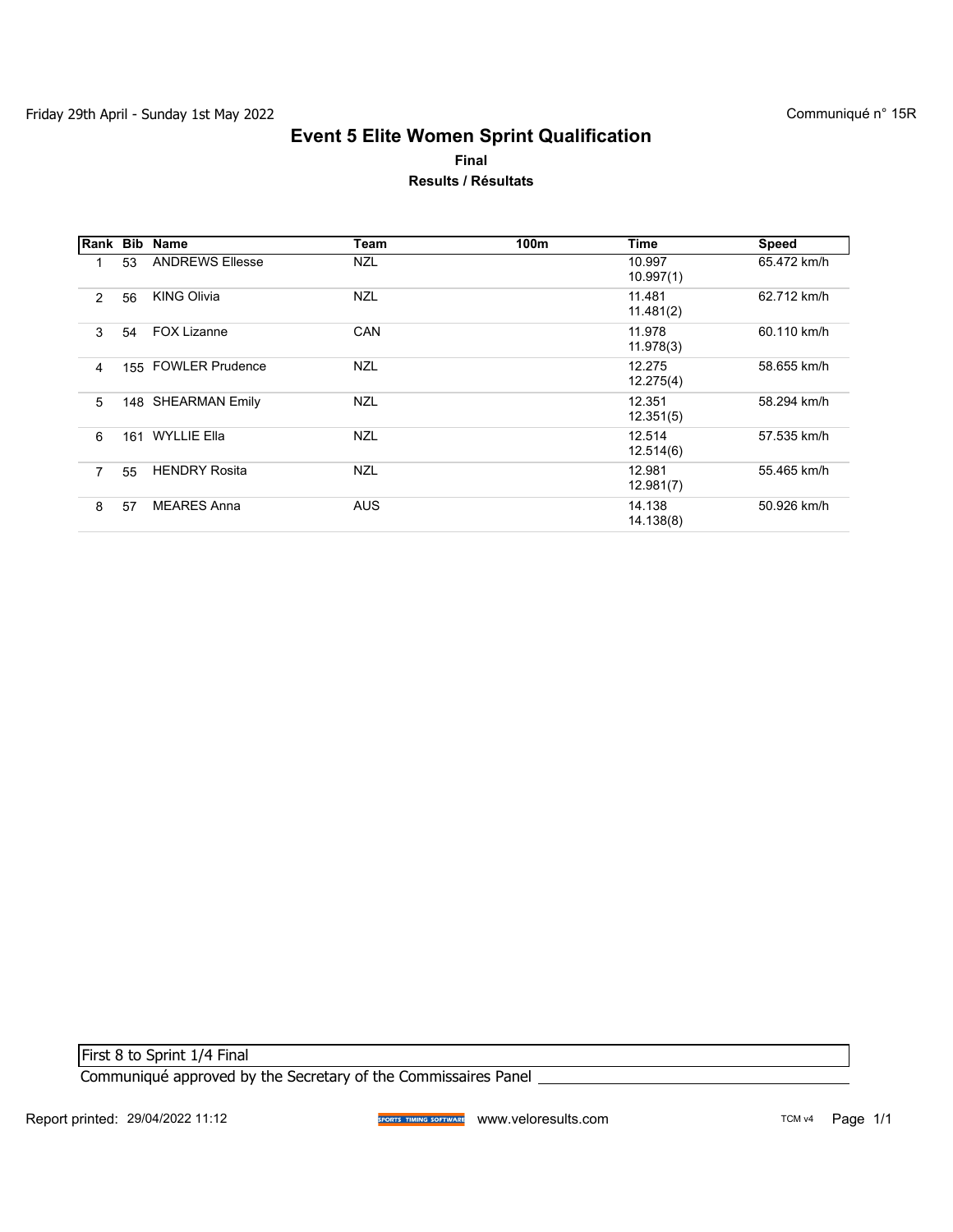## **Event 7 Elite Men Sprint Competition 9 - 12**

| <b>Results / Résultats</b>      |             |        |        |                |  |  |  |  |
|---------------------------------|-------------|--------|--------|----------------|--|--|--|--|
| <b>Place Bib</b><br><b>Name</b> | <b>Team</b> | Race 1 | Race 2 | <b>Decider</b> |  |  |  |  |
|                                 |             |        |        |                |  |  |  |  |
| ı                               |             |        |        |                |  |  |  |  |
|                                 |             |        |        |                |  |  |  |  |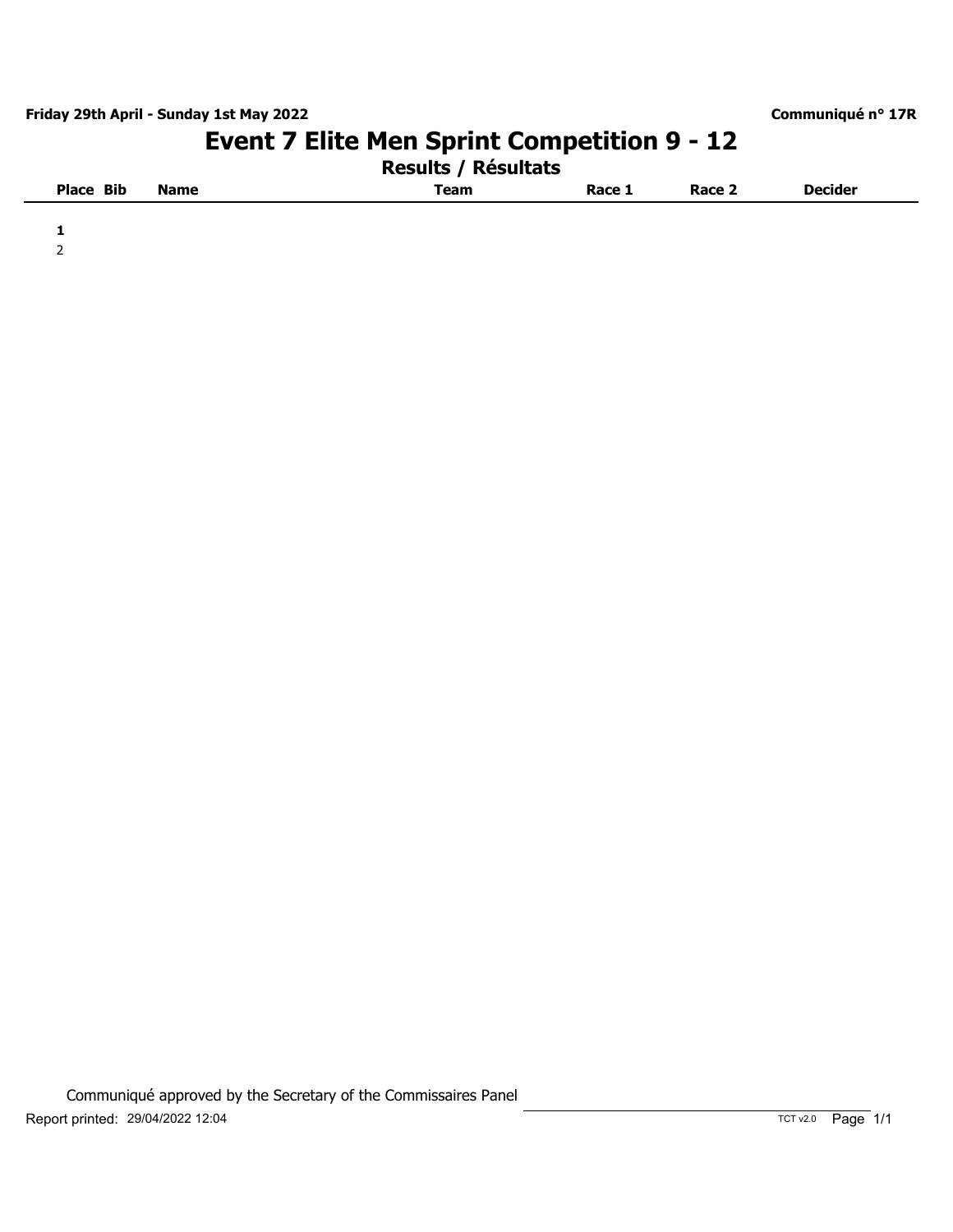#### **Communiqué n° 22SR**

## **Event 12 Elite Men Sprint Competition B Stream**

**Results / Résultats**

| Heat 1      |     |                       |      |                   |
|-------------|-----|-----------------------|------|-------------------|
| <b>Rank</b> | Bib | <b>Name</b>           | Team | Time: 10.803      |
|             | 89  | <b>CLANCY Patrick</b> | NZL  | Speed: 66.648km/h |
|             | 102 | DAY Dylan             | NZL  |                   |
| ર           | 133 | <b>WEBSTER Reuben</b> | NZL  |                   |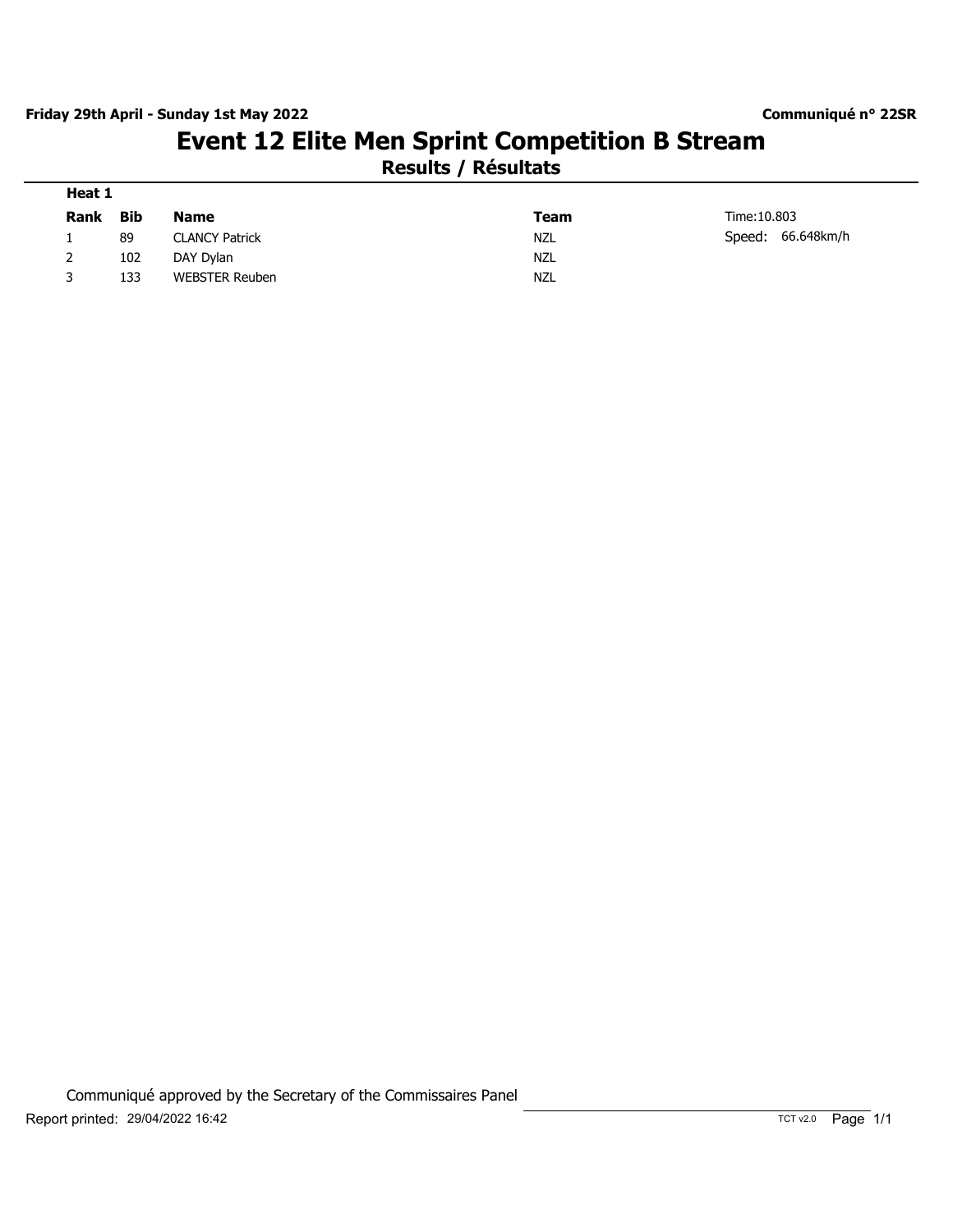#### **Communiqué n° 24R**

## **Event 14 Elite Women Sprint Competition - B Stream Finals**

|               | Results / Résultats |                           |             |              |              |                |  |  |  |  |
|---------------|---------------------|---------------------------|-------------|--------------|--------------|----------------|--|--|--|--|
|               | <b>Place Bib</b>    | <b>Name</b>               | <b>Team</b> | Race 1       | Race 2       | <b>Decider</b> |  |  |  |  |
| $5 - 6$ Final |                     |                           |             |              |              |                |  |  |  |  |
|               | 161                 | <b>WYLLIE Ella</b>        | <b>NZL</b>  | x            | X            |                |  |  |  |  |
|               | 55                  | <b>HENDRY Rosita</b><br>W | <b>NZL</b>  |              |              |                |  |  |  |  |
|               |                     |                           |             | Time: 13.691 | Time: 12.961 |                |  |  |  |  |
|               |                     |                           |             | 52.589km/h   | 55.551km/h   |                |  |  |  |  |

Warning Rider 55 Hendry Rosita for moving down towards the inside of the track when an opponent was already there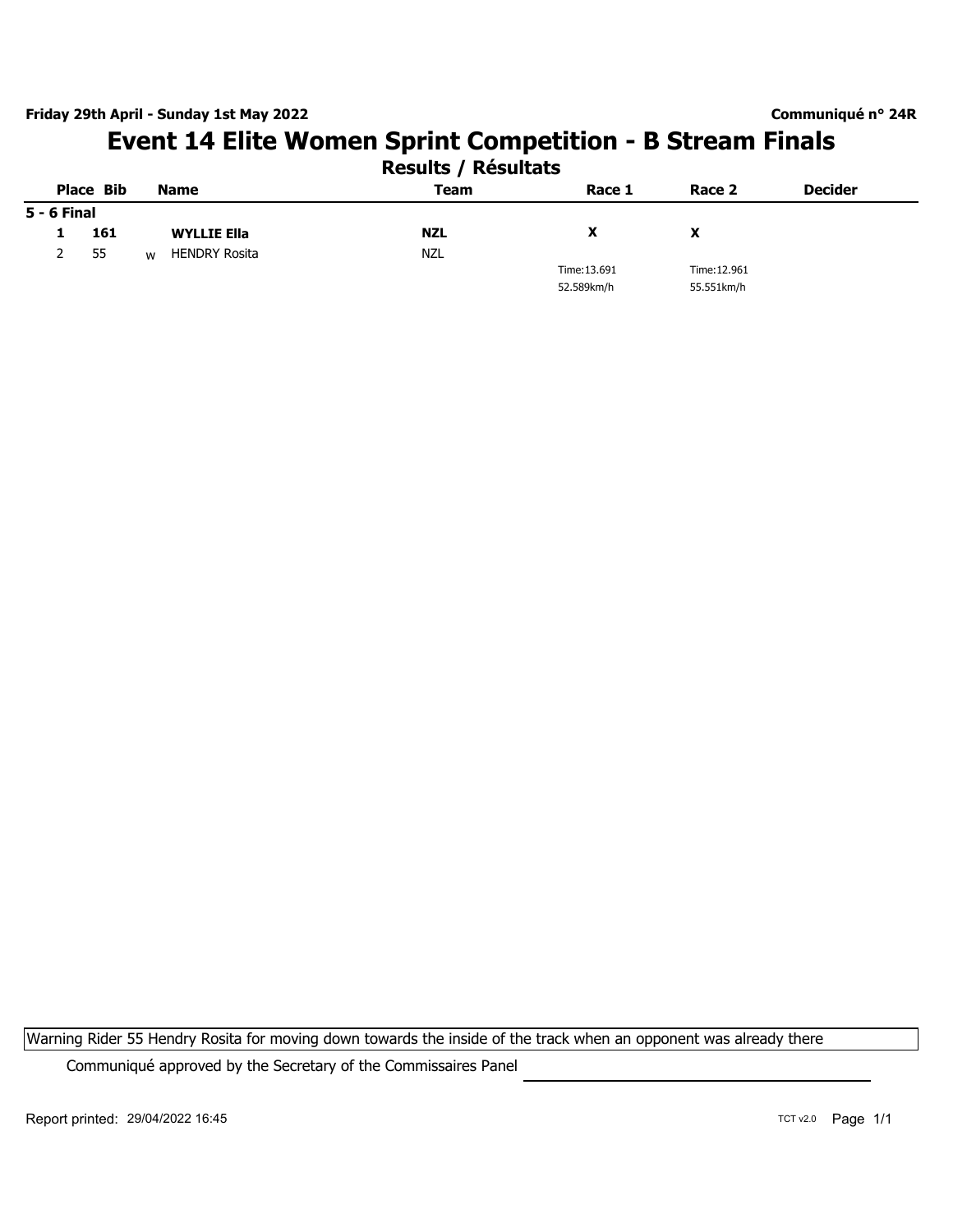#### **Communiqué n° 25R**

## **Event 15 Elite Women Sprint Finals**

|                                         |     |   |                               | Results / Résultats |              |              |                |
|-----------------------------------------|-----|---|-------------------------------|---------------------|--------------|--------------|----------------|
| <b>Place Bib</b><br><b>Bronze Final</b> |     |   | Race 1<br>Team<br><b>Name</b> |                     |              | Race 2       | <b>Decider</b> |
|                                         |     |   |                               |                     |              |              |                |
| 1                                       | 54  | W | <b>FOX Lizanne</b>            | <b>CAN</b>          | X            | X            |                |
| 2                                       | 148 | W | <b>SHEARMAN Emily</b>         | NZL                 |              |              |                |
|                                         |     |   |                               |                     | Time: 12,413 | Time: 12.620 |                |
|                                         |     |   |                               |                     | 58.003km/h   | 57.052km/h   |                |
| <b>Gold Final</b>                       |     |   |                               |                     |              |              |                |
| 1                                       | 53  |   | <b>ANDREWS Ellesse</b>        | <b>NZL</b>          | X            | X            |                |
| 2                                       | 56  |   | <b>KING Olivia</b>            | <b>NZL</b>          |              |              |                |
|                                         |     |   |                               |                     | Time: 12.017 | Time: 11.659 |                |
|                                         |     |   |                               |                     | 59.915km/h   | 61.754km/h   |                |
|                                         |     |   |                               |                     |              |              |                |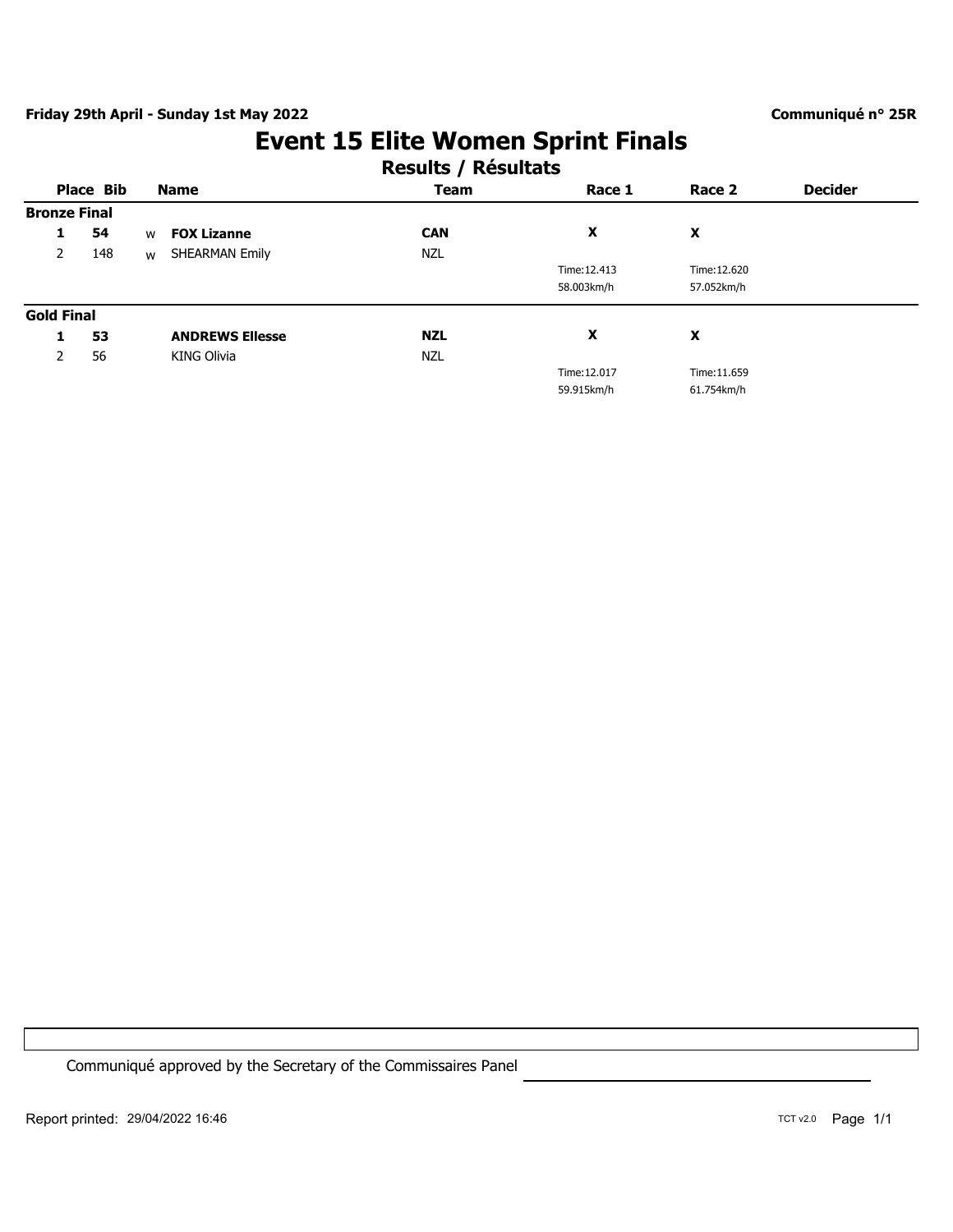## **Event 18 Elite Men Madison 30km**

| Rank                    |              | No. Name                              | Sprints        |                 |                |                |   |                |                  |   |              |                |           | Lap            | Finish       | Points         |             |
|-------------------------|--------------|---------------------------------------|----------------|-----------------|----------------|----------------|---|----------------|------------------|---|--------------|----------------|-----------|----------------|--------------|----------------|-------------|
|                         |              |                                       |                | $1\vert 2$      | 3              | 4              | 5 |                | 6 7 8 9 10 11 12 |   |              |                |           |                | Points       | Order          |             |
| 1                       | $\mathbf{1}$ | <b>SASI</b>                           |                | $5\overline{5}$ | 5              | 5              |   |                | 5 5 2 5          |   |              |                |           | 5 5 2 10       | $\mathbf{0}$ | $\mathbf{1}$   | 59          |
|                         |              | <b>AGNOLETTO Blake</b>                |                |                 |                |                |   |                |                  |   |              |                |           |                |              |                |             |
|                         |              | <b>BLEDDYN Oliver</b>                 |                |                 |                |                |   |                |                  |   |              |                |           |                |              |                |             |
| $\overline{2}$          | 2            | <b>NZ</b>                             |                | 3 3             |                | 3 3            |   |                | 1 1 3 2          |   |              | 3 3            | 3 6       |                | 0            | $\overline{2}$ | 34          |
|                         |              | <b>BRIDGWATER Daniel</b>              |                |                 |                |                |   |                |                  |   |              |                |           |                |              |                |             |
|                         |              | <b>KERGOZOU Nick</b>                  |                |                 |                |                |   |                |                  |   |              |                |           |                |              |                |             |
| 3                       | 3            | <b>MITO Q</b>                         | $\overline{2}$ | $\overline{2}$  | 2 <sup>1</sup> | $\overline{2}$ |   | 3 3 5 3        |                  |   |              | 2 1            | $\vert$ 1 | $\overline{4}$ | $\mathbf{0}$ | 3              | 30          |
|                         |              | <b>JACKSON George</b>                 |                |                 |                |                |   |                |                  |   |              |                |           |                |              |                |             |
|                         |              | GROUBE Carne                          |                |                 |                |                |   |                |                  |   |              |                |           |                |              |                |             |
| 4                       | 4            | <b>TANK GUY</b>                       | 1              |                 | $\mathbf{1}$   | $\mathbf{1}$   |   | $\overline{2}$ | $\mathbf{1}$     | 1 | $\mathbf{1}$ | $\overline{2}$ |           | $\overline{2}$ | 0            | 4              | 12          |
|                         |              | <b>CLARK Boris</b>                    |                |                 |                |                |   |                |                  |   |              |                |           |                |              |                |             |
|                         |              | <b>MURPHY Lucas</b>                   |                |                 |                |                |   |                |                  |   |              |                |           |                |              |                |             |
| 5                       | 5            | <b>BLK/RED</b><br><b>HARRIS Jonty</b> |                |                 |                |                | 2 |                |                  |   |              |                | 5         |                | $-120$       | 5              | $-113$      |
|                         |              |                                       |                |                 |                |                |   |                |                  |   |              |                |           |                |              |                |             |
|                         |              | CUMMING Dylan                         |                |                 |                |                |   |                |                  |   |              |                |           |                |              |                |             |
| 6                       | 6            | <b>ORANGE</b>                         |                |                 |                |                |   |                |                  |   |              |                |           |                | $-140$       | 6              | $-139$      |
|                         |              | GOUGH Regan                           |                |                 |                |                |   |                |                  |   |              |                |           |                |              |                |             |
|                         |              | <b>STEWART Campbell</b>               |                |                 |                |                |   |                |                  |   |              |                |           |                |              |                |             |
| $\overline{\mathbf{z}}$ | 8            | <b>WELLINGTON</b>                     |                |                 |                |                |   |                |                  |   |              |                |           |                | $-220$       | $\overline{7}$ | $-220$      |
|                         |              | <b>BURKE Gideon</b>                   |                |                 |                |                |   |                |                  |   |              |                |           |                |              |                |             |
|                         |              | <b>WARREN Nick</b>                    |                |                 |                |                |   |                |                  |   |              |                |           |                |              |                |             |
| 8                       |              | <b>RED/GREEN</b>                      |                |                 |                |                |   |                |                  |   |              |                |           |                | $-80$        | $\Omega$       | $\mathbf 0$ |
|                         |              | <b>PUGH Charlie</b>                   |                |                 |                |                |   |                |                  |   |              |                |           |                |              |                |             |
|                         |              | <b>JONES Hugo</b>                     |                |                 |                |                |   |                |                  |   |              |                |           |                |              |                |             |

**Results / Résultats**